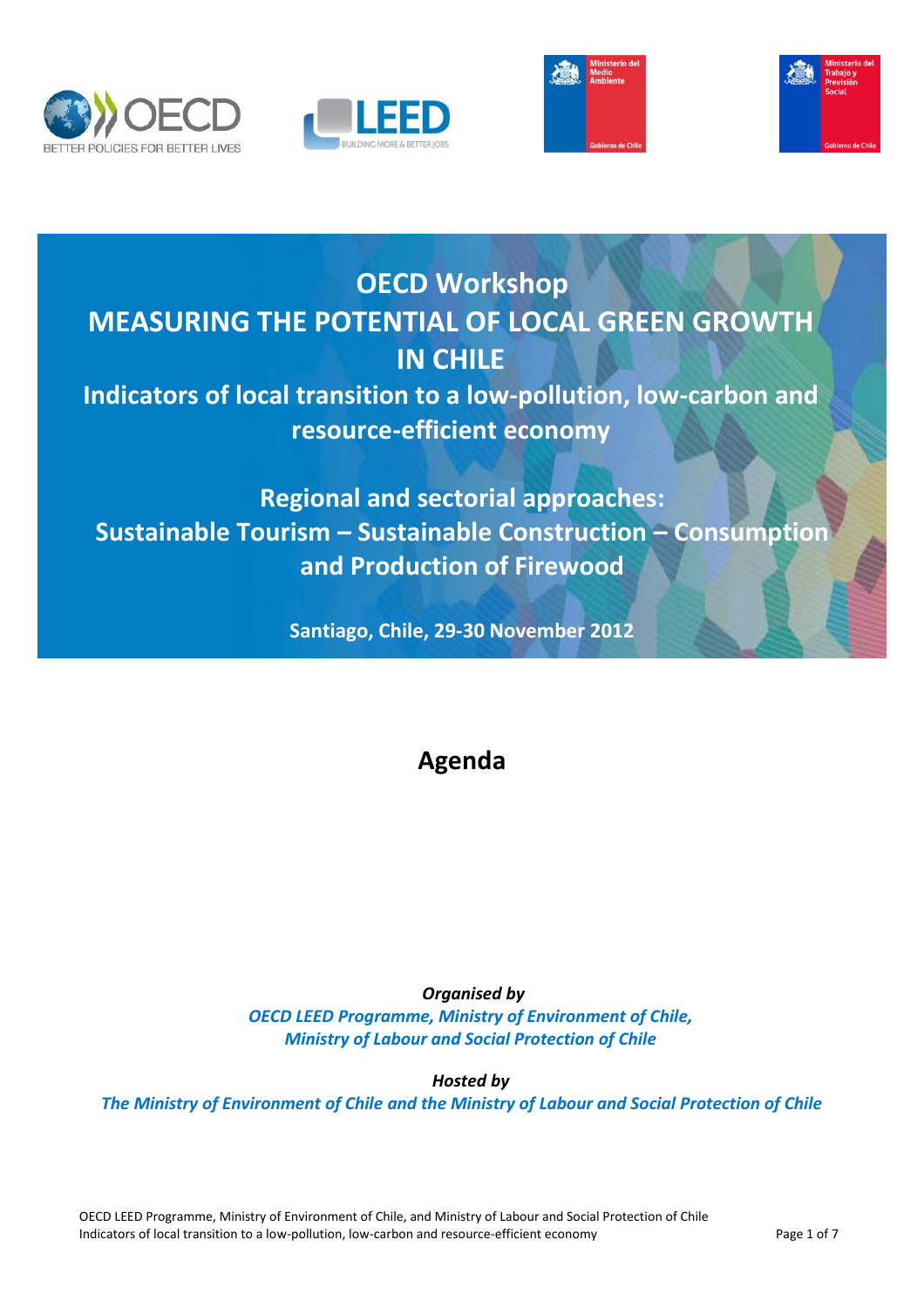## **Background**

Chile continues to experience an increasing integration into the world economy, which implies, among others, that export companies are facing increasing environmental requirements. The environment has become a key aspect of competitiveness in international markets.

Furthermore, to improve the environmental quality of the country requires great efforts to reduce pollution of different types, as well as an efficient use of resources, followed by the reduction of greenhouse gas emissions.

In turn, Chile's OECD membership presents additional challenges, both in the context of changing patterns of production and consumption, and in the framework of a more sustainable economy. Specifically, green growth emphasizes improving growth rates, particularly through greening existing industries, as well as through new ecobusinesses.

This process involves the creation of qualified jobs that require appropriate education and vocational training for greening jobs and skills.

The workshop will try to apply this background to the sectors "tourism", "construction", and "firewood consumption and production", focusing on different regions of Chile. In all these areas the Government of Chile has taken important commitments and is making significant efforts – together with other stakeholders – to move towards sustainability in these and other sectors.

In this context, Chile needs to identify measurable indicators for a local transition to a low-pollution, low-carbon and resource-efficient economy.

The workshop and the related case study are proposed within the framework of the [OECD Green Growth Strategy.](mailto:http://www.oecd.org/document/10/0,3746,en_2649_37465_44076170_1_1_1_37465,00.html)  The results of the whole OECD-LEED project – especially the above mentioned indicators – will be the base for different regional and local decision makers.

More information on the project can be found at this website: www.oecd.org/cfe/leed/lowcarbon.htm.

### **Venue: Hotel Gran Palace, Huérfanos 1178, Santiago, Chile**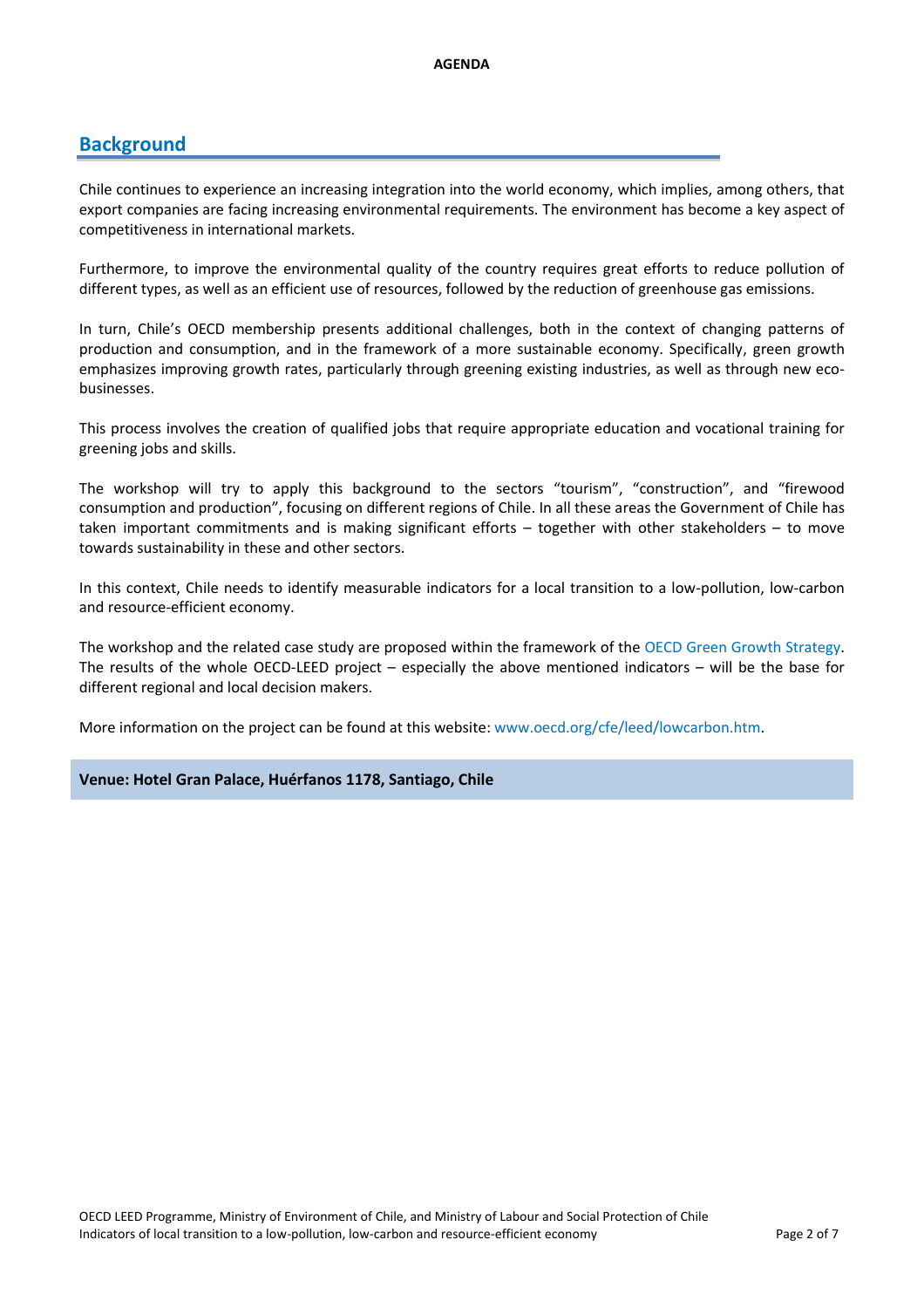#### **AGENDA**

## **■ Thursday, 29th November 2012**

| <b>Morning Session</b>   |                                                                                                                                            |
|--------------------------|--------------------------------------------------------------------------------------------------------------------------------------------|
|                          | 8:30 - 9:00 Arrival and registration                                                                                                       |
| $9:00 - 9:30$            | <b>Welcome and Opening</b>                                                                                                                 |
|                          | Leonel Sierralta, Undersecretary of the Ministry of Environment (s)                                                                        |
|                          | Bruno Baranda, Undersecretary of the Ministry of Labour and Social Protection                                                              |
|                          | Sergio Arzeni, Director, OECD Centre for Entrepreneurship, SME's and Local Development<br>and Head, OECD LEED Programme                    |
| $9:30 - 10:30$           | <b>Introduction Session</b>                                                                                                                |
|                          | <b>The OECD project on 'Measuring the Potential of Green Growth'</b>                                                                       |
|                          | Dr. Cristina Martínez, Senior Policy Analyst, OECD LEED Programme                                                                          |
|                          | The case of Chile                                                                                                                          |
|                          | Dr. Alwine Woischnik, Sustainability Coordinator, Ministry of Environment                                                                  |
| $10:30 - 11:00$          | Coffee break                                                                                                                               |
| $11:00 - 13:30$          | Conceptual approaches (approx. 15 min. for each presentation)                                                                              |
|                          | Green growth and innovation                                                                                                                |
|                          | Prof. Dr. Hans Bruyninckx, HIVA- University of Leuven, Belgium                                                                             |
|                          | Greening production and consumption<br>Mara Murillo, Subdirector, Regional Office for Latin America and the Caribbean, United              |
|                          | Nations Environmental Programme (UNEP)                                                                                                     |
|                          | Green entrepreneurship                                                                                                                     |
|                          | Humberto Salinas, Pi-Partner Group, EmprendeVerde, Chile                                                                                   |
|                          | Green jobs and green skills                                                                                                                |
|                          | Linda Deelen, Specialist Enterprise and Local Economic Development, International Labour<br>Organization (ILO)                             |
|                          | Chair: José Luis Samaniego, Director, Sustainable Development Division, Economic<br>Commission for Latin America and the Caribbean (ECLAC) |
|                          | <b>Questions and Answers</b>                                                                                                               |
| $13:30 - 15:00$          | Lunch                                                                                                                                      |
| <b>Afternoon Session</b> |                                                                                                                                            |

#### 15:00 – 15:15 **Explanation of presentations and roundtable sessions**

Experts in the art will present theme notes about "sustainable tourism", "sustainable construction", and "consumption and production of firewood", focused in the items: quality of the environment; environment-related research and innovation; environmental policy; environmental requirements in international markets and voluntary measures; greening production and consumption, with emphasis on eco-labels; challenges and opportunities for small and medium enterprises; creation of green jobs and challenges for green skills.

The next step will be to work in roundtable sessions. The roundtable sessions are one of the primary forms suggested by OECD for data collection for the local case studies. Each sector and selected regions will be analyzed according to the following issues: 1. Green environmental assets. 2. Greening production and consumption. 3. Green jobs and skills for transition to a low-pollution, low-carbon and resource-efficient economy. 4. Sustainable strategies for local public and private actors.

There are three one-hour and 15 minutes sessions on this program with eight working groups. Two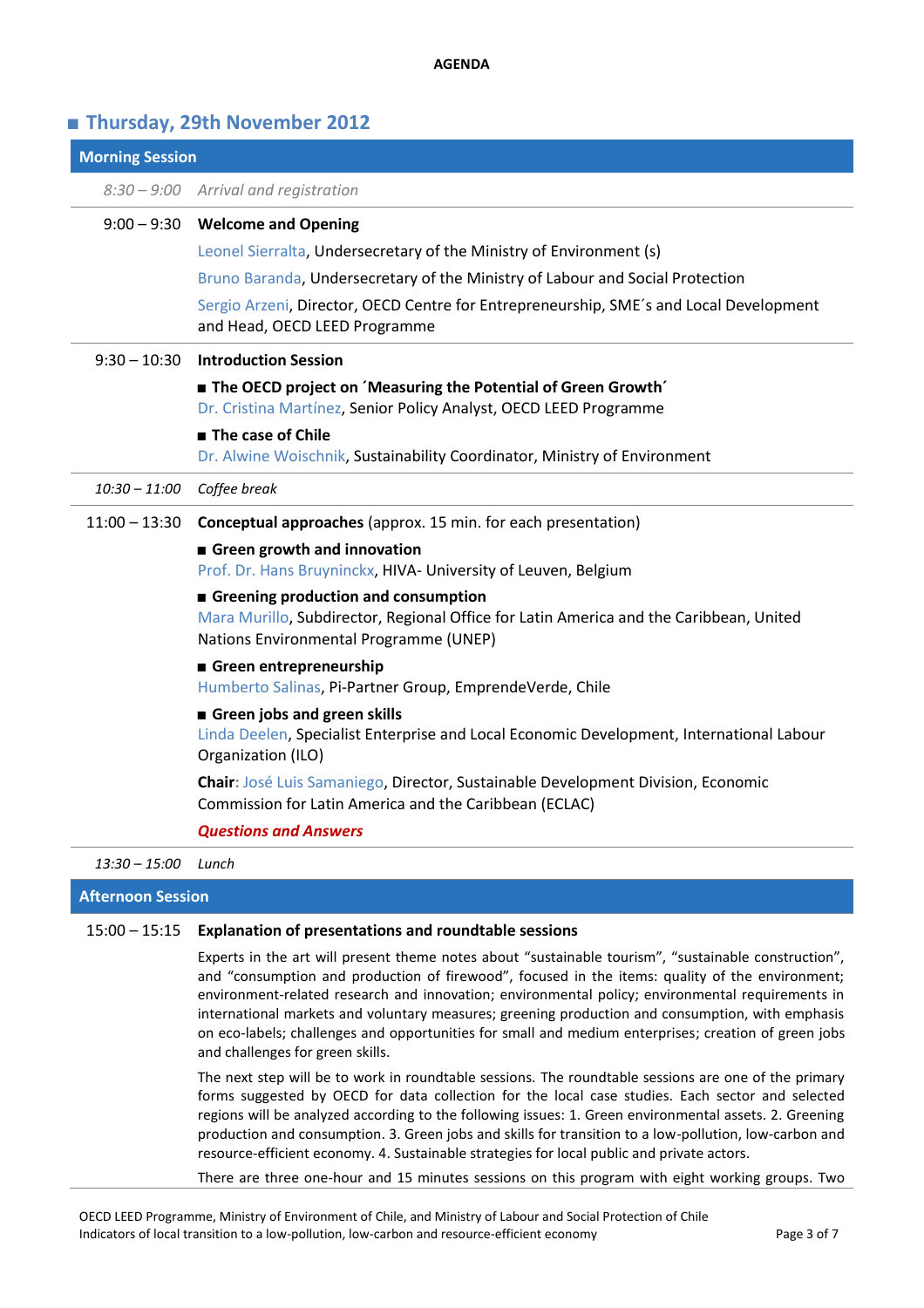working groups ran in parallel each time. Each session will serve to invite participants to respond to the material they have heard in the presentations before (theme notes) and first suggestions for local indicators of transition for this topic. The local session leader introduces each topical session. Discussions then take place amongst all workshop participants grouped around the tables in order to identify priorities of what matters for local/regional transition and what might be measured. Each table has a discussion leader (facilitator) and a rapporteur, which will present the results of his/her group in the plenary. A member of the OECD expert delegation will also be on each roundtable to welcome participants, pose questions, and add commentary to the roundtable discussions.

Then, an expert panel discussion (one by sector) will be focused on identifying measurable indicators for a local/regional transition to a low-pollution, low-carbon and resource-efficient economy.

#### **Roundtable session 1.**

#### **Green environmental assets**

Every region and sector will start the process of transitioning to a low-carbon, low-pollution and resource-efficient economy with different endowments of assets – environmental, industrial and human capital. This roundtable session investigates the environmental assets and addresses issues of environmental quality such as air, soil and water quality, and availability of green spaces and biodiversity. Also how the local areas and sectors contribute to this quality by improvements in different environmental aspects, implementation of innovations, voluntary measures (environmental certifications), etc. The theme notes will present some analysis of the environmental quality of the selected regions and the advances and current situation of the tourism and construction sectors and the firewood area.

Key questions to be addressed include: How important are these environmental assets to the selected Chilean regions? How will they assist to local/regional area in transitioning to a lowpollution, low-carbon and resource-efficient future? What are the concrete efforts and advances of the tourism and construction sectors and the firewood area in Chile? Which indicators can be used?

#### **Roundtable session 2.**

#### **Greening production and consumption**

This roundtable examines the local/regional industry base, its links with the wider economic and labour markets to surrounding areas and highlights key competitive advantages. This session will also look at the prevalence of start-up and spinout businesses. On the other hand, this session discuss the potential of the selected sectors and area (tourism, construction and firewood) for "greening" economic development, by increasing economic activities that ensure lower pollution, lower carbon and resource efficiency of production and operation. Identifying emerging opportunities for the region and selected sectors for economic development that do not rely on increased material production and consumption will also be discussed.

Key questions to be addressed include: What is the potential of the tourism and construction sectors and the firewood area for "greening" in Chile? What is the potential of other related industrial sectors for "greening"? How will this affect the competitiveness of Chile as a whole? Which indicators can be used to monitor the transition?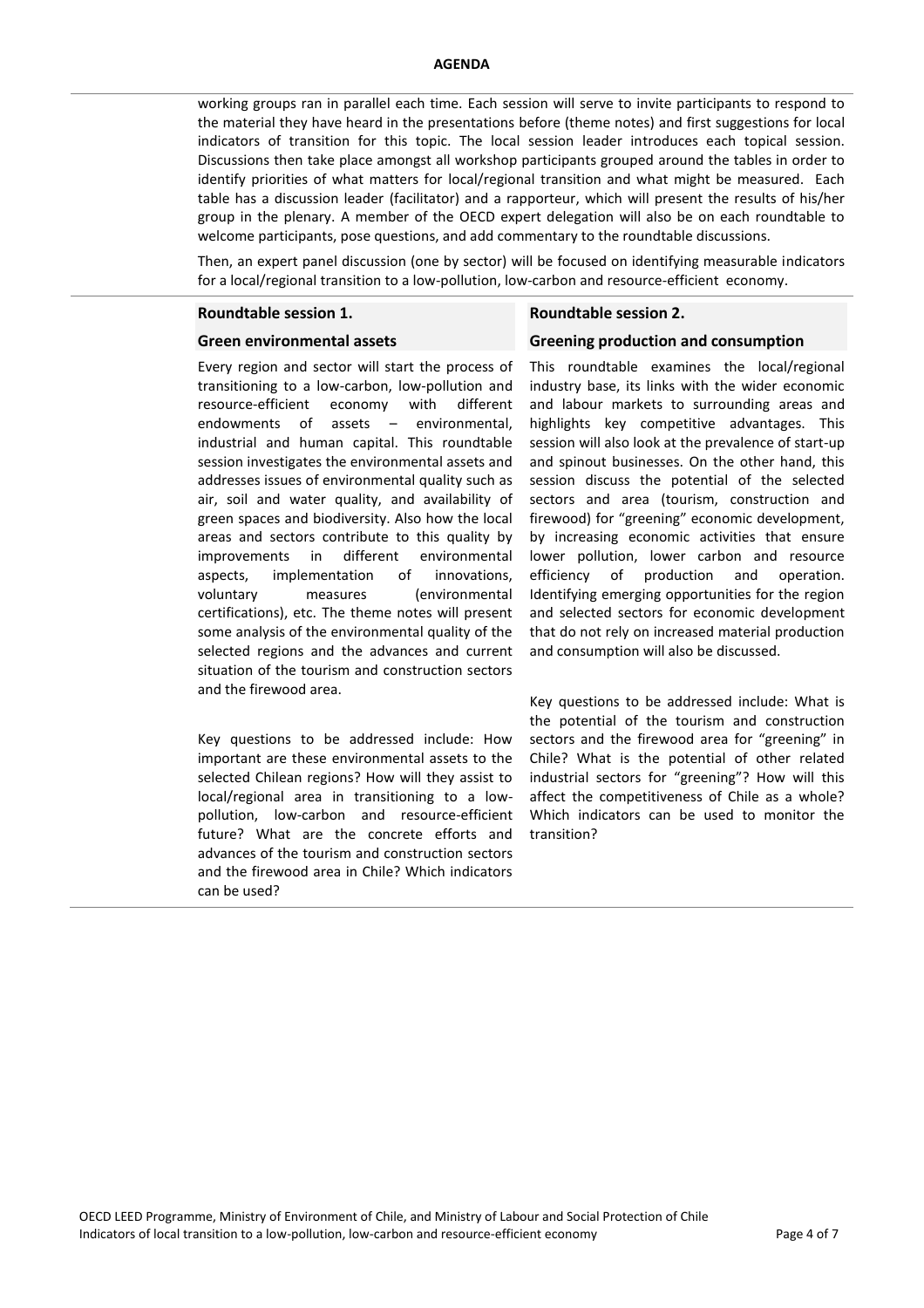### **Roundtable session 3.**

## **Green jobs and skills for transition to a lowpollution, low-carbon and resource-efficient economy**

The development of new "green" sectors and the "greening" of existing industrial sectors is closely related to the ability of the region to attract and retain the right pool of talent and skills, create the right labour market conditions and support and retain "green know how". Moreover, many work skills have become obsolete, while other new skills are now required by the production and service sectors, which we can observe also in the environmental field. In this context, of special interest in this theme is the situation of green jobs and skills in the tourism and construction sectors, as well as in the firewood area in Chile. On the other hand, this session will examine the operation of local training and skills development organizations regarding this new demand.

*Key questions to be addressed include:* What are the characteristics of green jobs and skills in the tourism and construction sectors, and in the firewood area in Chile? What are the challenges of these sectors regarding green jobs and skills? What is the demand of the local/regional labour market about it and does this demand for qualified personnel meet the offer of professionals in the labour market? What support and mechanisms are required for transition to a low-pollution, low-carbon and resource-efficient economy in Chile? Which indicators can be used for monitoring the transition?

#### **Roundtable session 4.**

### **Sustainable strategies for local public and private actors**

Policy makers and other regional, local and sectorial stakeholders are faced with the challenges of combining a business-friendly and competitive local and sectorial economy that offers employment and skills development opportunities for inhabitants but at the same time protects and enhances the natural environment.

*Key questions to be addressed include:* What should the policy priorities be for local/regional public authorities and for enterprises to stimulate a new economy? How do we identify these priorities? What should the role of government and other stakeholders be in understanding and acting on issues such as job creation for young people, access to capital, emissions reduction, environmental protection, and social integration? What are the specific challenges, priorities and necessary support for sectors such as tourism, construction and firewood consumption and production in Chile? Which indicators can be used for monitoring this process?

| 15:15 – 15:30 | Theme 1: Sustainable Tourism in Easter Island, Center and South of Chile<br>(Regions: Valparaíso, Región Metropolitana, Los Lagos)<br>Francisco Allard, Sustainability Coordinator, Secretariat of Tourism, Ministry of Economy |
|---------------|---------------------------------------------------------------------------------------------------------------------------------------------------------------------------------------------------------------------------------|
|               | $15:30 - 16:45$ Roundtable session related to indicators for sustainable tourism                                                                                                                                                |
|               | 1. Green environmental assets                                                                                                                                                                                                   |
|               | 2. Greening production and consumption                                                                                                                                                                                          |
|               | Green jobs and skills for transition to a low-pollution, low-carbon and resource-<br>3.<br>efficient economy                                                                                                                    |
|               | 4. Sustainable strategies for local public and private actors                                                                                                                                                                   |
|               | Facilitator: Mauricio Castro, Professional, National Council for Clean Production (CPL)                                                                                                                                         |
|               | Expert: Dr. Lutz Franzke, Mayor, Königs-Wusterhausen, Brandenburgo, Germany                                                                                                                                                     |
|               | $16:45 - 17:00$ Presentation of working groups results                                                                                                                                                                          |
|               |                                                                                                                                                                                                                                 |

*17:00 – 17:30 Coffee break*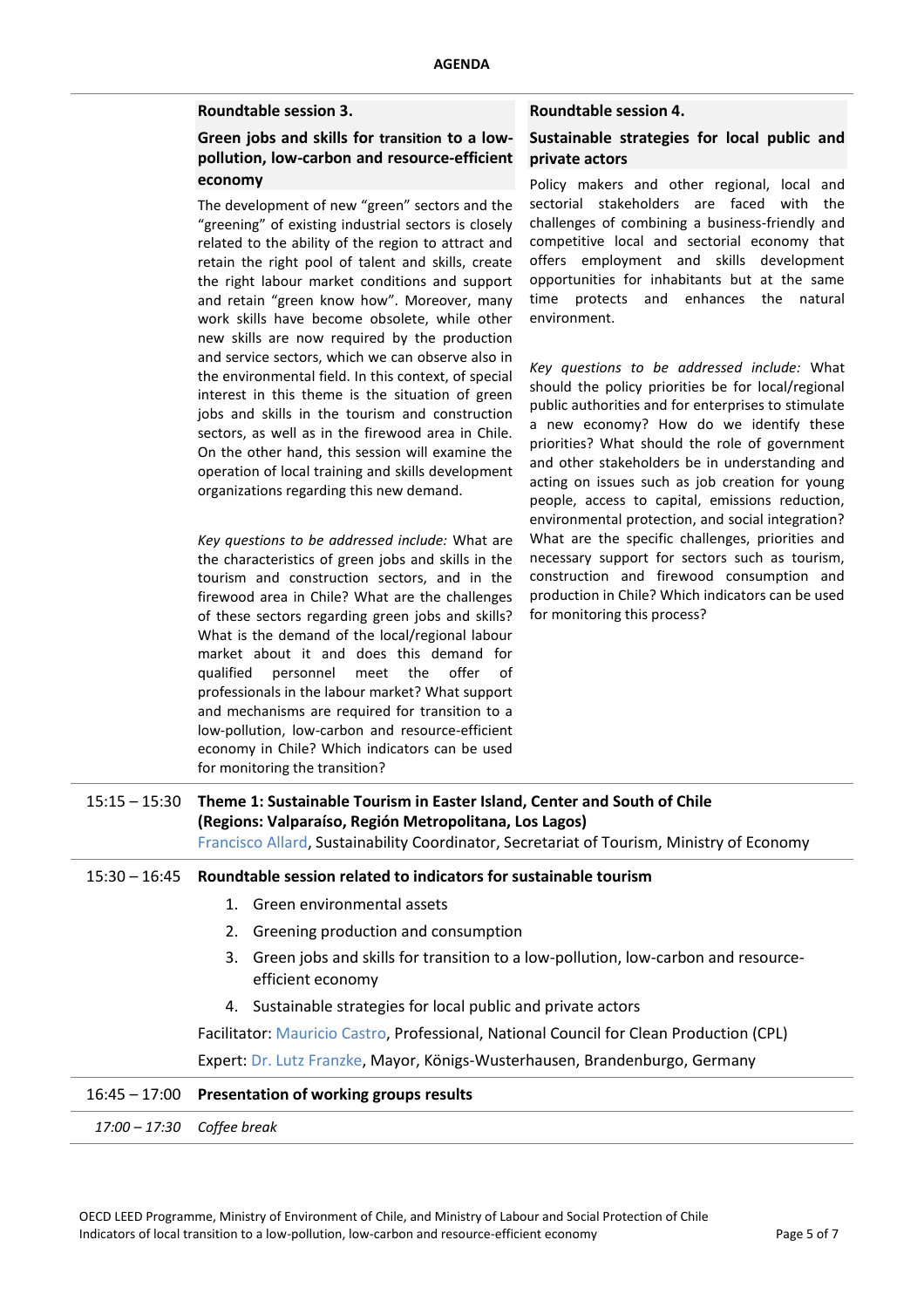### 17:30 – 18:30 **Panel session: comments and proposals**

Sergio Arzeni, Director, OECD Centre for Entrepreneurship, SME´s and Local Development and Head, OECD LEED Programme

Javier Obach, Head Research Division, National Tourism Agency (SERNATUR)

Omar Hernández, Coordinator Innovation Programs, Chilean Economic Development Agency (CORFO)

Eduardo Katz, Director, Protected Wild Areas, National Forestry Corporation (CONAF)

Alexandra Petermann, Biological Reserve Huilo Huilo

**Chair:** Eugenio Yunis, Vice-Executive Pres. FEDETUR; Ex-Coordinator Sustainability UNWTO

*Questions and Answers*

18:30 **Closing first day**

## **Evening Session**

19:00 **Cocktail reception hosted by the Ministry of Environment of Chile**

# **■ Friday, 30th November 2012**

| <b>Morning Session</b> |                                                                                                                              |
|------------------------|------------------------------------------------------------------------------------------------------------------------------|
| $10:00 - 10:15$        | Theme 2: Sustainable Construction in Main Cities<br>Ragnar Branth, Head Technical Division, Ministry of Housing and Urbanism |
| $10:15 - 11:30$        | Roundtable session related to indicators for sustainable construction                                                        |
|                        | Green environmental assets<br>1.                                                                                             |
|                        | Greening production and consumption<br>2.                                                                                    |
|                        | Green jobs and skills for transition to a low-pollution, low-carbon and resource-<br>3.<br>efficient economy                 |
|                        | 4. Sustainable strategies for local public and private actors                                                                |
|                        | Facilitator: Antonia Biggs, Technical Coordinator, Ministry of Environment                                                   |
|                        | Expert: Linda Deelen, Specialist Enterprise and Local Economic Development, ILO                                              |
| $11:30 - 11:45$        | Presentation of working groups results                                                                                       |
| $11:45 - 12:15$        | Coffee break                                                                                                                 |
| $12:15 - 13:15$        | <b>Panel session:</b>                                                                                                        |
|                        | Dr. Lutz Franzke, Mayor, Königs-Wusterhausen, Brandenburgo, Germany                                                          |
|                        | Juan Pablo Yumha, Professional, Ministry of Housing and Urbanism                                                             |
|                        | Helen Ipinza, Sectorial Adviser, Chilean Economic Development Agency, INNOVA CORFO                                           |
|                        | Javier Hurtado, Head Research Division, Chilean Chamber of Construcción (CChC)                                               |
|                        | Dr. Nicola Borregaard, Manager of Energy and Climate Change, Fundación Chile                                                 |
|                        | Chair: Mauricio Ilabaca, Adviser Executive Director, National Council for Clean Production<br>(CPL)                          |
|                        | <b>Questions and Answers</b>                                                                                                 |
| $13:15 - 15:00$        | Lunch                                                                                                                        |